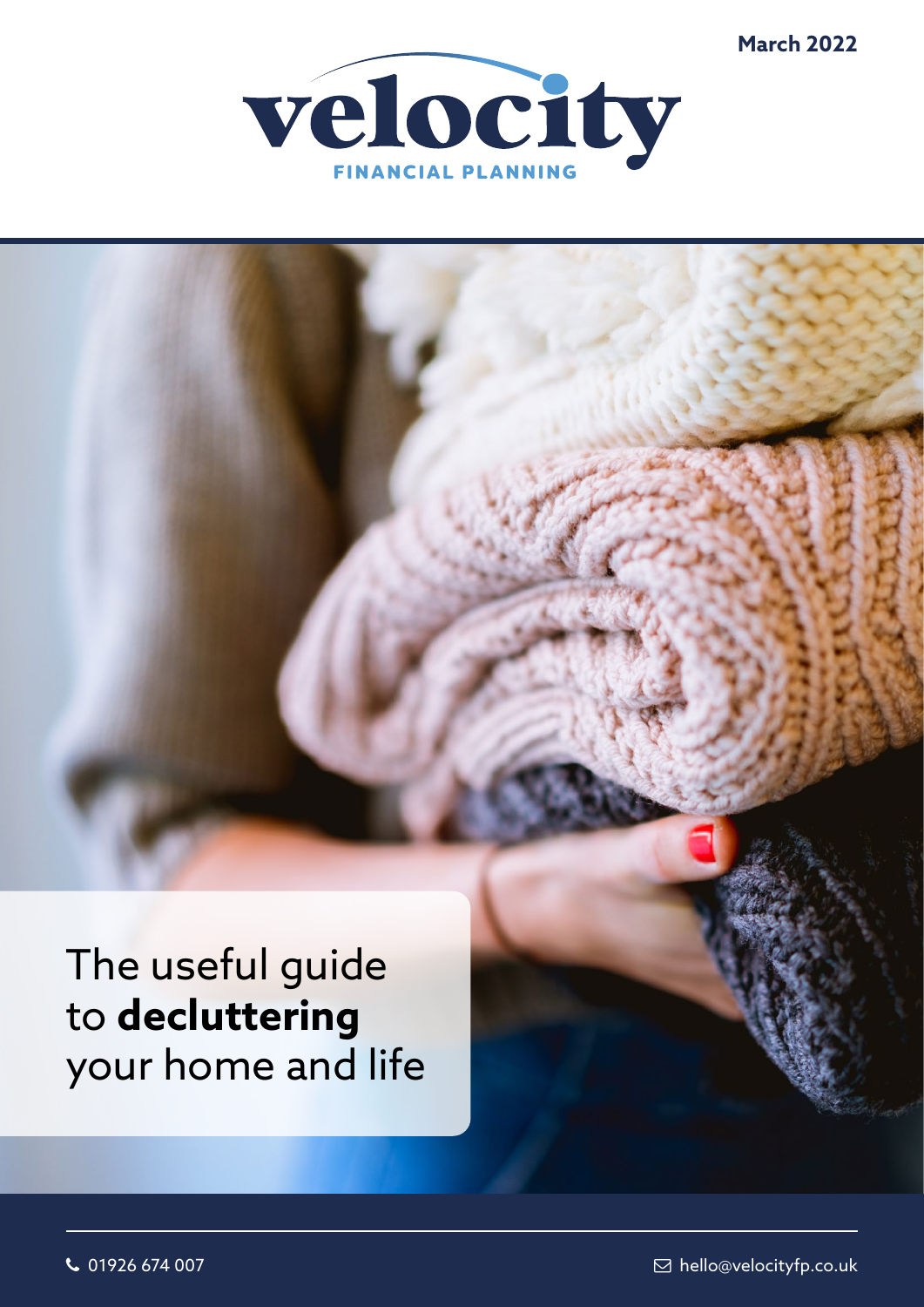

Over time you can pick up things that clutter your life and mean you aren't living the lifestyle you want.

It might be material items cluttering up your home or even habits that mean you're distracted from focusing on what you really want.

Spring is often associated with giving your home a big clean, getting rid of the old, and starting afresh for the summer months. So, now could be the perfect time to declutter your life to help you build the lifestyle you want.

# **Why a good declutter could improve your life**

Getting rid of some of the clutter that's around your home may seem like an irrelevant task in the grand scheme of things, but it can have a huge effect on you and your wellbeing.

Pandemic lockdowns mean you've likely spent more time in your home over the last two years than normal. Your home may have become the only place where you relaxed, worked, exercised, and spent time with family for long periods. The pandemic has highlighted just how important our personal spaces are and how your environment can affect your mindset.

An organised living space that reflects your personality can help you unwind and feel calmer. It can also help your days be more productive as you'll be able to focus on the tasks at hand. Decluttering your home doesn't have to mean tossing everything out and leaving your house devoid of personality. But looking objectively at what fills your home and asking what value it adds, whether practical or sentimental, can help you create a space that's right for you.

"From the moment you start tidying, you will be compelled to reset your life. As a result, your life will start to change. That's why the task of putting your house in order should be done quickly." **– Marie Kondo**

Over the last few years, organising your home has become hugely popular, thanks in part to Marie Kondo and her 2019 Netflix show, *Tidying Up with Marie Kondo*. Famous for asking "does this spark joy?" Kondo's method involves gathering together all your belongings and keeping only those things that "spark joy".

Her methods have proved popular. In fact, in 2015 Marie Kondo was listed as one of *Time's* 100 most influential people. She says her method is partly inspired by the Shinto religion, which originated in Japan.

"Treasuring what you have; treating the objects you own as not disposable, but valuable, no matter their actual monetary worth; and creating displays so you can value each individual object are all essentially Shinto ways of living." **– Marie Kondo**

You can use these principles to declutter nonmaterial things in your life, too. Your time and mental capacity are some of your most precious resources, so are you cluttering these up with things that aren't important to you? Decluttering your time can help you reach your goals.

March 2022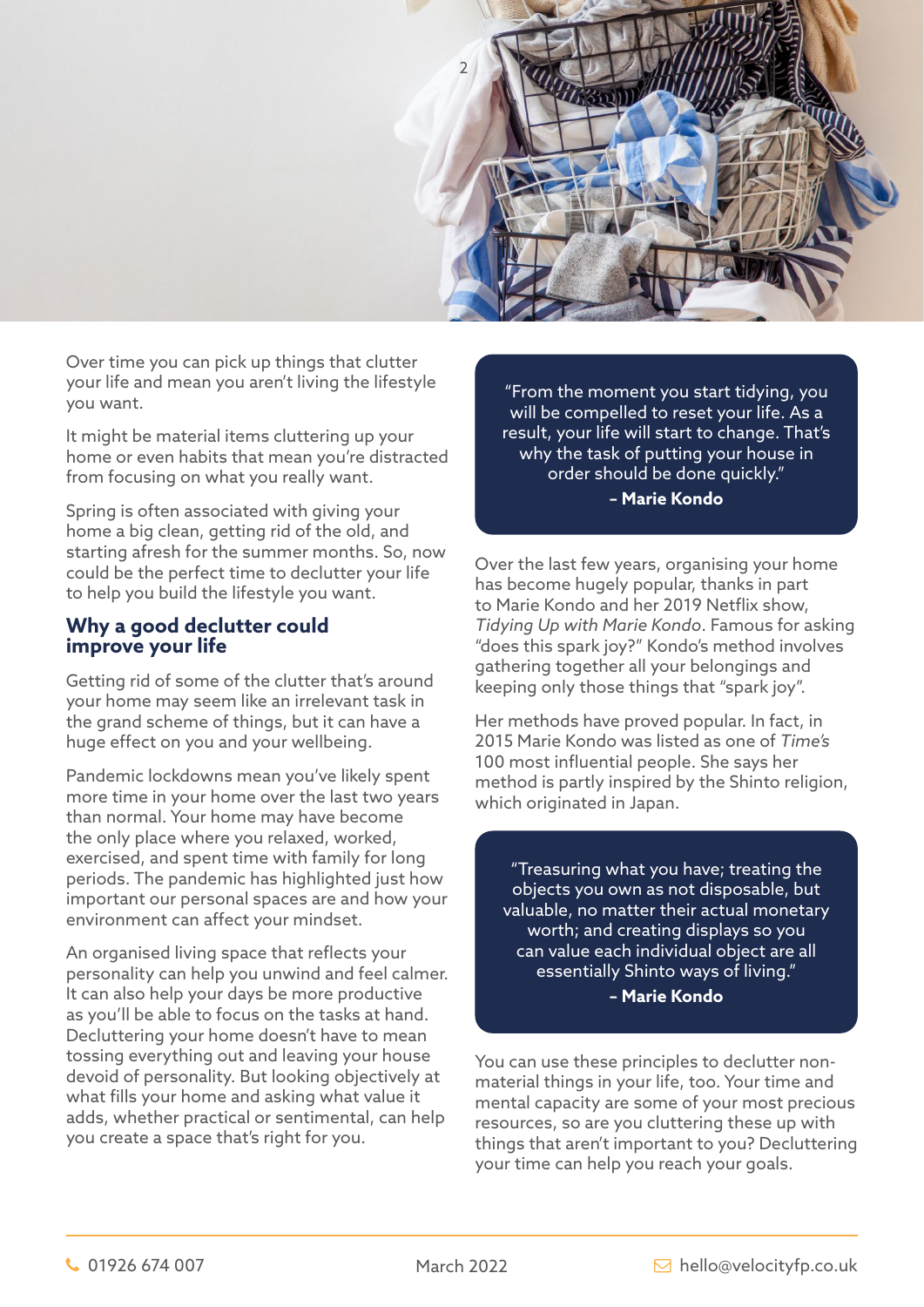# **7 practical steps to help you declutter your life**

# **1. Start by setting out your goals**

Working backwards and starting with what you want to achieve can help you set out the right steps for you. What does your ideal lifestyle look like?

From what your dream home would look like to how you spend your time, having a vision can help you focus on the things that are really important to you. It can also provide you with the motivation you need to complete tasks and start decluttering.

When setting out goals, it can be easier to focus on big picture plans, like wanting to earn a promotion or move to a new house, but don't forget about the smaller details too. Decluttering your day-to-day routine and home can provide you with the space you need to reach larger aspirations.



# **2. Create a step-by-step plan for decluttering your home**

Organising your home can help get you in the right mindset to declutter other areas of your life. A home environment that is clean and organised can help you to feel far more relaxed.

According to a report from [APDO,](https://www.apdo.co.uk/blog-messy-home-stressy-home-research/) 82% of people have experienced "mess stress" at some time in their life, and 44% experience it at least weekly.

Even those that considered themselves "naturally tidy" feel stressed about the state of their home at times. So, if you've ever found yourself feeling stressed, anxious, or distracted because of the way your home looks, you're not alone.

> "The ability to simplify means to eliminate the unnecessary so that the necessary may speak."

**– Hans Hofmann, German-American artist, 1880-1966** 

Tackling your whole home can seem like a daunting task, especially if it's been a while since you last decluttered. Being methodical about it and breaking it down into steps can make it more manageable. You may find a room-by-room approach is right for you or you could break your belongings into categories, for example, starting with paperwork before moving on to clothing.

Be critical about the choices you're making. Do the items you're choosing to keep serve a practical purpose or add value to your life in another way? Do they support the goals you've set out? If the answer to both those questions is "no", it may be time to recycle the item or throw it away.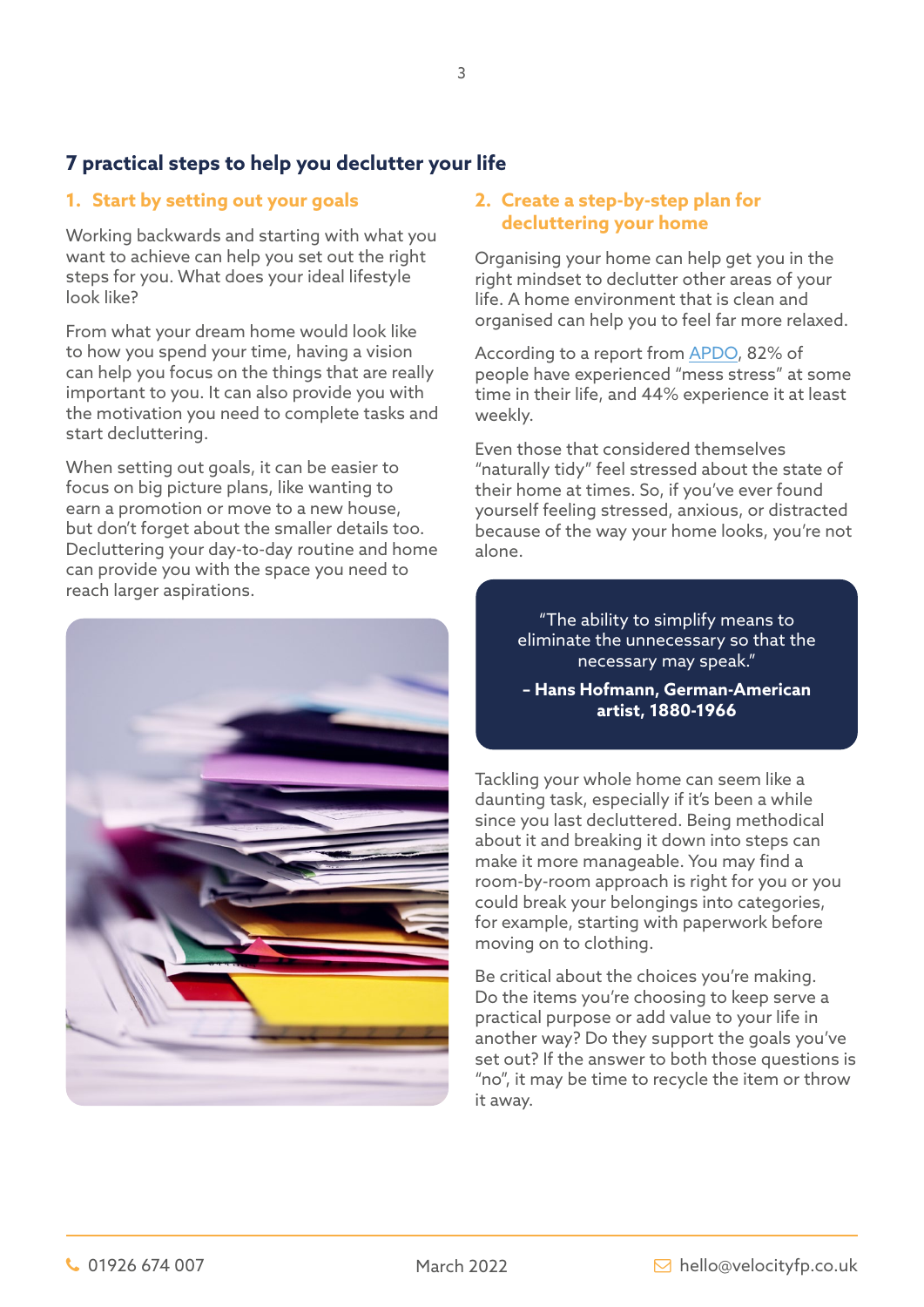

# **3. Decide what you'll do with your clutter**

When sorting out your home, you're likely to have a pile of items that you no longer need or want. Having a plan for what to do with them can help you be more critical and get rid of the things you no longer need.

Tossing items into the bin can seem wasteful and may mean you end up holding on to possessions that you no longer want. Instead, split the items into different piles so they have a purpose. You may want to:

- Gift some of the items to family and friends if you know they'll find them useful
- Sell the items
- Donate them to charity.

Just because the items are cluttering your home, doesn't mean they can't be right for someone else.

Setting out a plan means clutter is less likely to still be taking up space in your home even after you've decided to get rid of it.

# **4. Don't forget about your digital life**

Technology means that, over the last 20 years, more and more of our lives have become digital in some way. While you might have fewer letters to file at home, your inbox may be filling up. And, even though digital files aren't physical, they can cause just as much stress and confusion if they're not organised.

From old university or work documents to downloads, the files you have stored on your devices can quickly mount up. Once again, go through your digital items and ask "do I need or want this?".

Email inboxes are a good example of how easy it can be to clutter up your digital life. Delete the emails you no longer need and set up folders to organise those that you do.

Check what's coming into your inbox too. More than 300 billion emails are sent every day, so are the ones coming into your inbox important? Unsubscribe from the mailing lists that are sending you irrelevant information to make it far easier to organise your digital files.

Organising your digital life can mean you're more productive and that the things you need are far easier to find.

Using the cloud, you can declutter your computer, tablets, and phones while still having access to things like photos and other digital mementoes. Even if you need a copy of a file, using the cloud can provide a secure backup.

March 2022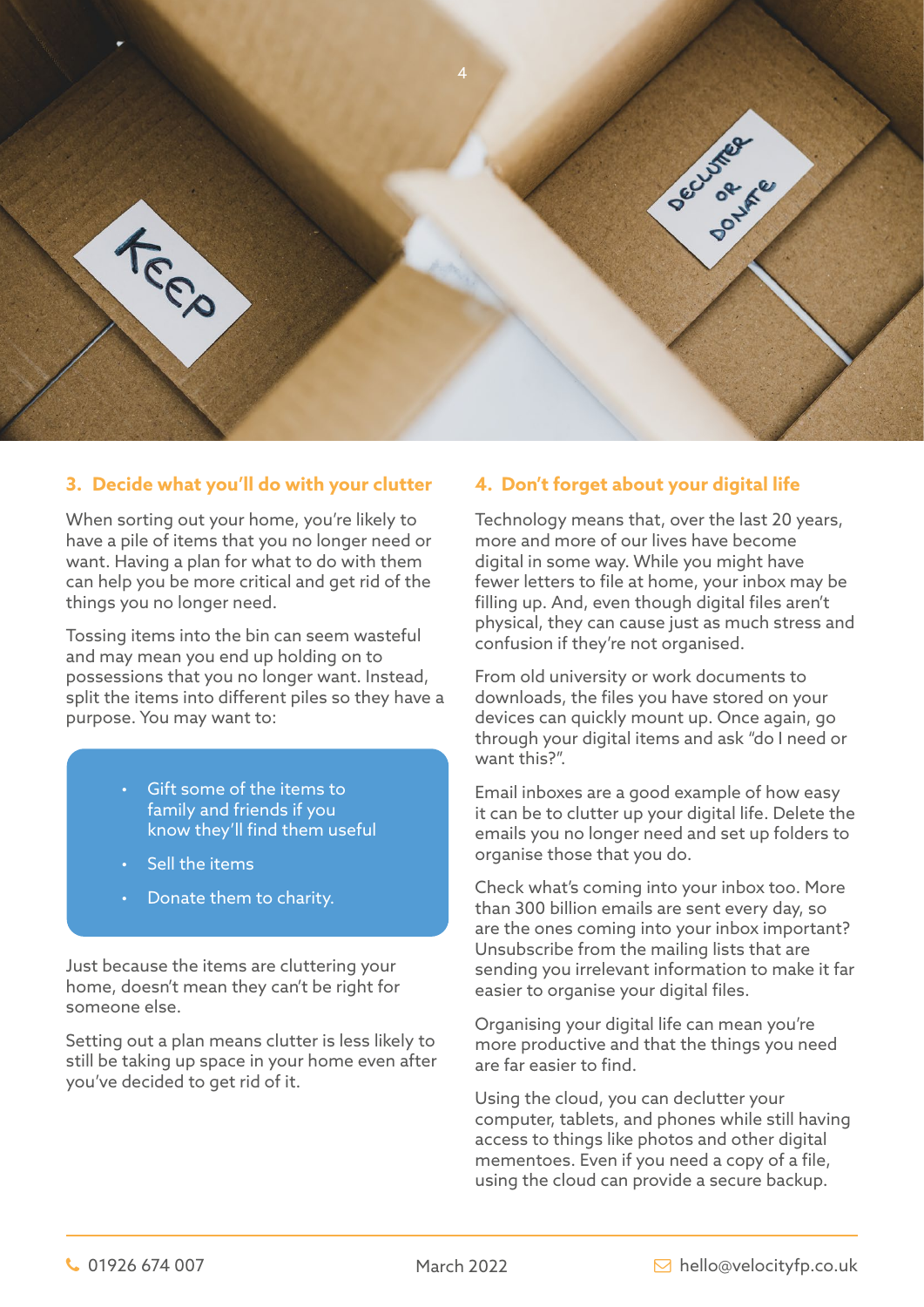

### **5. Review how you spend your days**

Once your items are decluttered, it's time to look at how you use your time. Are you focusing on what you want?

Start by writing down all your commitments, both work and professional. This can help you to understand where your attention is focused. You may be surprised by how many things there are and what is taking up most of your time.

Reviewing your calendar can help you see where you may be cluttering up your time and which things you can cut down or remove entirely.

Then, think about what you want to invest your time in. This could be spending quality time with your family, working towards a new professional qualification, or taking up a hobby.

Don't feel bad about giving yourself free time either. It's important for helping you relax and it can give you the space to try new things or invest in what's important to you without feeling any pressure.

> "Oh! Old rubbish! Old letters, old clothes, old objects that one does not want to throw away. How well nature has understood that, every year, she must change her leaves, her flowers, her fruit and her vegetables, and make manure out of the mementos of her year!"

**– Jules Renard, French author, 1864-1910** 

### **6. Get your finances in order**

Your finances will affect whether you can reach many goals, from your day-to-day lifestyle to big plans like retiring early. But organising finance is something people often put off.

What steps can you take to simplify your finances?

One example could be your pensions. The average worker now has multiple pensions and it can mean not only do you have lots of paperwork, but that your long-term plans are cluttered and unorganised. For some people, consolidating pensions can make retirement planning simpler and clearer.

Working with a financial planner can help you declutter your finances. We can help you identify the accounts and policies that aren't working for you, and instead focus on those that will help you reach your goals. It's a step that can provide you with confidence, so you spend less time worrying about your financial plan.

Organising your finances could also help your money go further. For instance, having your paperwork organised can mean it's easier to find and remember when deals are coming to an end. As an example, having information about your mortgage to hand can mean you're more likely to switch to a new deal when your current one comes to an end, which could mean you pay less interest.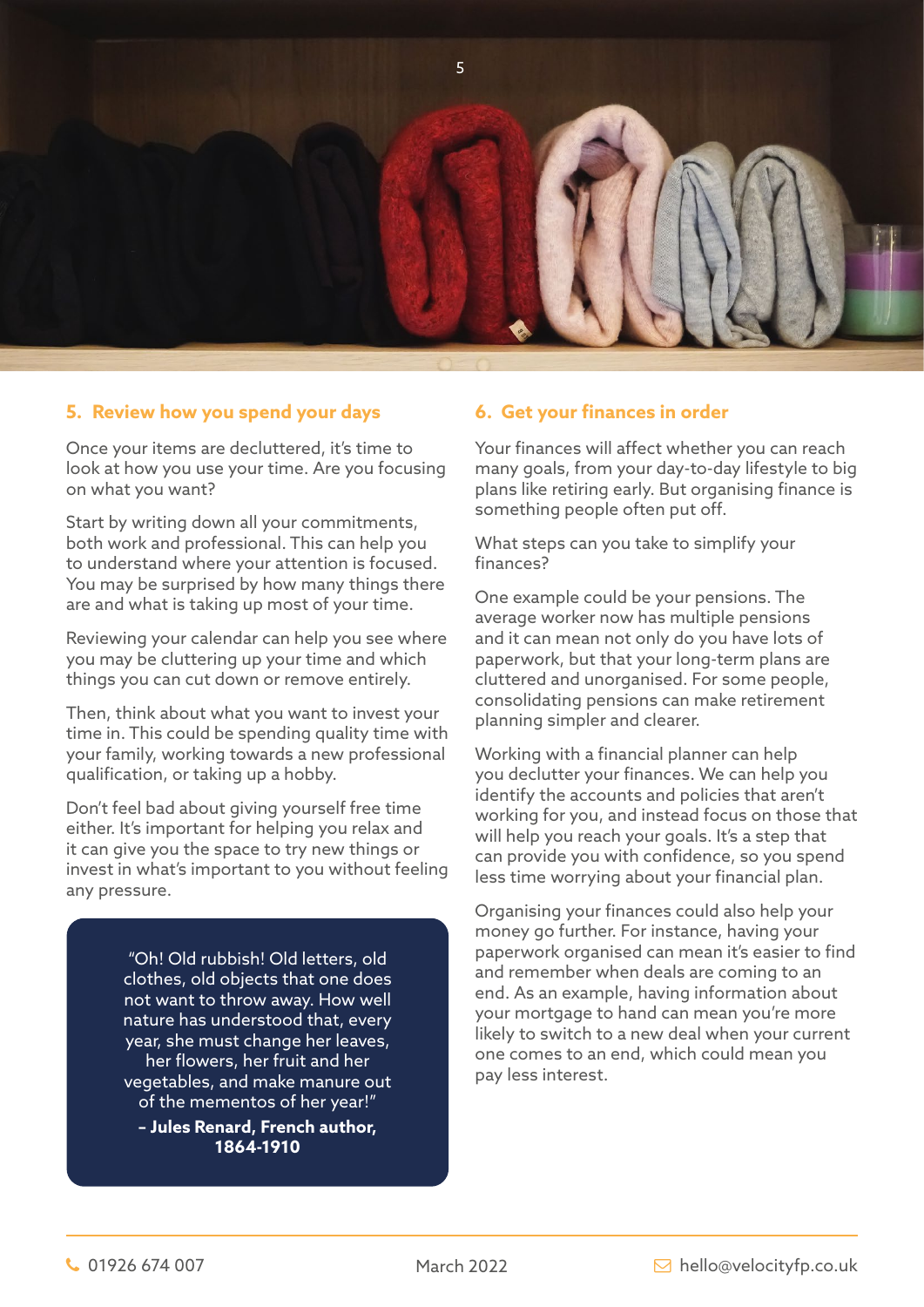

# **7. Declutter your mind**

Finally, declutter your mind. If you often have 101 things racing through your mind, taking some time to simply relax can be effective, improving your focus and boosting your wellbeing.

Meditation and other forms of mindfulness can help you relieve stress and focus on what's important to you.

Rather than multitasking, giving one thing at a

time your full attention can mean you're more productive. It's a step that can help you focus on the present too, rather than the past or what might happen in the future.

It can give you an appreciation for the things you have now and an understanding of what you need to do to reach other goals. Just like organising your home, decluttering your thoughts from time to time can lead to you feeling calmer and happier.

# **5 books that could help you declutter your life**

# **1.** *The Life-Changing Magic of Tidying* **by Marie Kondo.**  With a famous method for tidying up, Marie Kondo's book is a great place to start. The simple, effective method aims to help you create a clutter-free home for life.

- **2.** *Unstuffed: Decluttering Your Home, Mind and Soul* **by Ruth Soukup.**  If you've made a resolution to buy less "stuff" this book could be for you. It looks at how stuff, from physical items to packed schedules, could be affecting your life.
- **3.** *Cozy White Cottage: 100 Ways to Love the Feeling of Being Home* **by Liz Marie Galvan.**

At first glance, this book looks as though it's simply a décor book. However, with its focus on creating spaces that you love, it can help you declutter to create a home that suits you.

- **4.** *The Complete Book of Home Organisation* **by Toni Hammersley.**  Even after you've decluttered, you'll still have things that need to be organised. This book provides practical organisation lessons and tips.
- **5.** *The Minimalist Way: Minimalism Strategies to Declutter Your Life and Make Room for Joy* **by Erica Layne.**

This is another book that doesn't just look at your belongings but how a cluttered life can mean you don't get the most out of it, and advocates for a minimalist approach.

March 2022